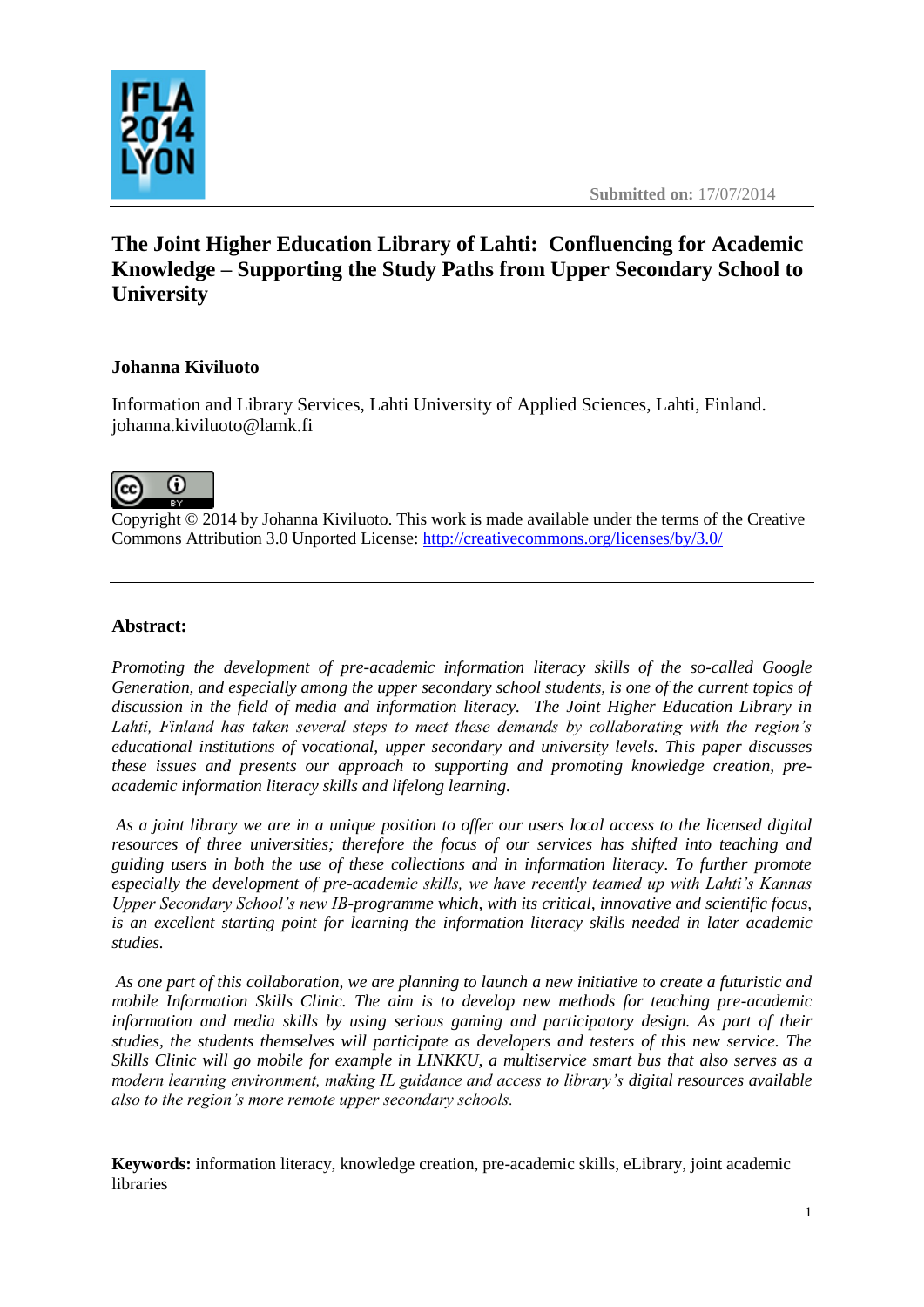#### **Introduction**

 $\overline{a}$ 

The role of academic libraries is shifting more and more towards supporting a knowledge driven economy instead of the delivery of ready-made answers. Information services must in its part meet the ever growing demand for information and media literate citizens, who have the skills needed in navigating through the vast amounts of both information and disinformation readily available to anyone with access to Internet. Promoting the development of pre-academic information skills<sup>1</sup> of the socalled Google Generation, and especially among the upper secondary school students, is one of the current topics of discussion in the field of media and information literacy in Finland.

Traditionally the upper secondary school library services have been provided by and developed with the public libraries, but in our view also the academic libraries, with their special expertise and digital resources, should take part in the teaching of preacademic information literacy skills (Holmström and Karevaara, 2014). The Joint Higher Education Library in Lahti, Finland is doing exactly this by collaborating with the region's educational institutions of vocational, upper secondary and university levels. The information and library services are developed and maintained in collaboration with Lahti University of Applied Sciences (LUAS), Salpaus Further Education and the universities within Lahti University Campus.

## **Why Google Is Not Enough: Information Illiterate Diginatives**

In recent years the information literacy skills of the digital natives, or the Google Generation, has been subjected to discussion. By a simple definition, a digital native is 'a person born during or after the general introduction of digital technologies and who, through interacting with digital technology from an early age, has a greater understanding of its concepts' (Wikipedia, 2014). Other terms used for these new generations of young people brought up in a digitally rich environment include "Millenials", "Net Generation", "Google Generation" and "Gaming Generation", to name but a few (Jones and Shao, 2011: 3). Regardless of the terminology used, they all share the view that since these generations are born in the digital world, they not only see these technologies and the Internet as "natural" but will also challenge the current forms of teaching and learning on all educational levels, including higher education (Jones and Shao, 2011: 5). The assumption of digital natives' somehow given knowledge of the digital culture has also been criticized. For example Reijo Kupiainen (2013) talks about a "diginative myth", which has had negative influence on teaching: since students are expected to already master the digital culture, they aren't taught even the basic media skills.

But does being born into the Internet era also automatically make these generations information literate? A recent study conducted by Carita Kiili (2012) suggests that being used to digital technology isn't the same as being Internet or information literate and that these skills are something that needs to be taught. Kiili (2012: 34-36) conducted a number of sub-studies, in which she investigated Internet search actions

 $1$  The term 'pre-academic information skills' is used here to describe the upper secondary school students' (aged 15-18) inquisitive and scientific attitude towards life that is needed later in university studies (Holmström and Karevaara, 2014).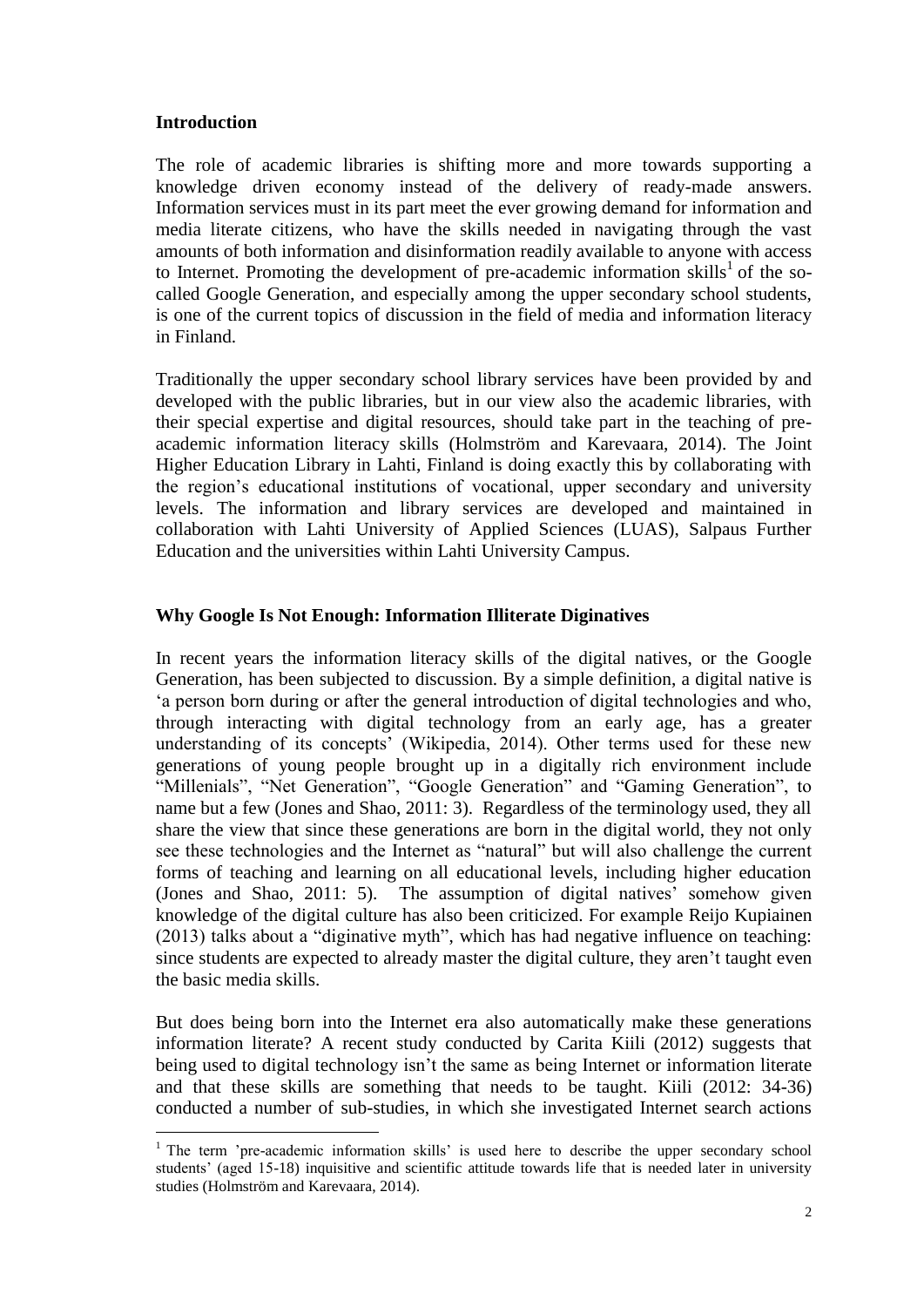and information evaluation skills of upper-secondary school students as they searched for source material on the Internet for an essay on a given topic. These sub-studies showed substantial variation among the students.

According to the study, the students faced problems in formulating adequate search queries, understanding how search engines work, analyzing search results and regulating search activities (Kiili 2012: 43). As for the search queries, the queries including only one term were the most common, accounting for 41% of the queries; almost a third (30%) of the search queries consisted of two terms and 17% included more than two terms. Some students didn't include the main concept or used very vague terms, which resulted in unsuccessful search queries: most difficulties were caused by using the whole title of the task as a search term. It was also noted that some students weren't able to reformulate their unsuccessful searches appropriately. (Kiili, 2012: 37) Kiili points out that although a majority of the students were able to locate relevant information quite effectively, it seems that all students need some guidance for developing their searches and that 'practicing systematic use of conceptual knowledge in specifying search queries would also prepare students for their university studies where inquiry and research based practices are pronounced (2012: 43-44).'

The study also found students lacking in the skills relevant to evaluating information. Since the Internet is so frequently used for information seeking in school work, it is 'exceedingly important that students evaluate what is worth reading and critically ponder what they read' (Kiili, 2012: 47). However, according to Kiili, students evaluated the relevance of information more frequently than its credibility when reading online (2012: 47). The variance in both relevance and credibility evaluation was substantial, with several students not evaluating the credibility at all (Kiili, 2012: 35).

## **Building Information Literacy from Upper Secondary School to University: Advantages of a Joint Library**

Information and library services must in their part meet the ever growing demand for information and media literate citizens, who have all the basic skills needed in the information technology driven world. This is why the information literacy, or quite often illiteracy, of the Google Generation is something to be taken seriously also by the academic libraries. How to make sure students entering higher education are well equipped in information literacy, not to mention the much talked-about concept of lifelong learning? The Joint Higher Education Library in Lahti, Finland has a unique position from which to tackle both these issues.

A joint library is a library for one or several independent universities and independent polytechnics (or Universities of Applied Sciences), with its operation based on a contract between its parent institutions (Palonen et al, 2013: 224). The Joint Higher Education Library of Lahti is stretching this definition by also co-operating with the region's educational institutions of both vocational and upper secondary levels. The Information and Library services are developed and maintained in collaboration with Lahti University of Applied Sciences (LUAS), Salpaus Further Education and Lahti University Campus with units of three different universities (Helsinki University, Aalto University and Lappeenranta University of Technology). The Learning Centre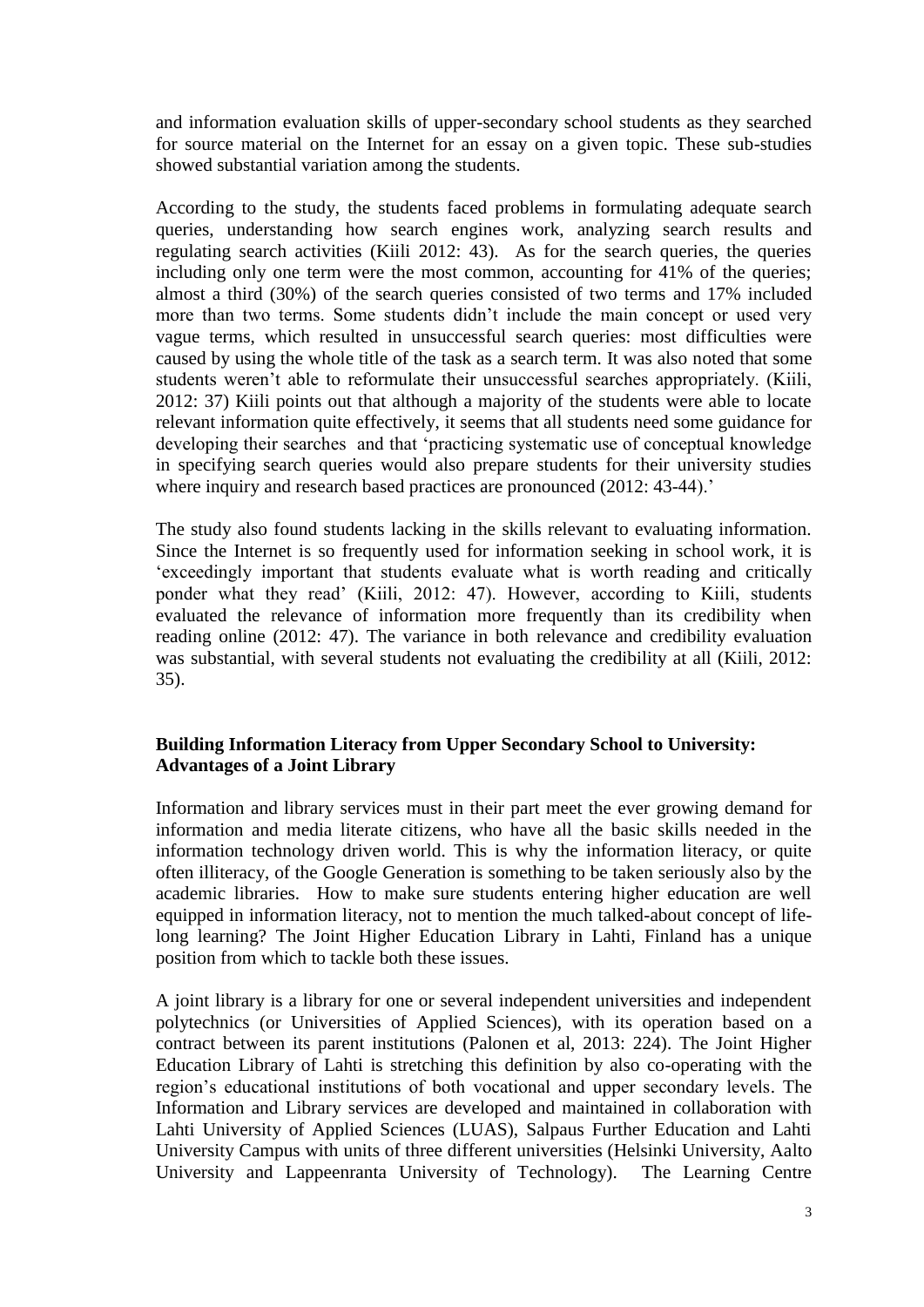Fellmannia<sup>2</sup>, home also to the library, was founded in 2011 and is located in the city centre, which makes it easy to access. The whole concept of the Learning Centre was developed for learners of different ages and levels of education from upper secondary level onwards, making it an attractive learning environment for all learners. In addition to Fellmannia, the Joint Higher Education Library has several smaller information centres in the Lahti region, reflecting the subject interests of their users and thus forming a multi-disciplinary network.

The collaboration of different educational institutions has several advantage points. Students entering the Salpaus vocational or upper secondary education will immediately become familiar with the higher education library services, as each group of new students will be welcomed to the library by a short tour and introduction. Printed collections and most of the services as well as local use of the digital resources are available to all students, as well as guidance in their use<sup>3</sup>. The Joint Higher Education Library offers information literacy (IL) teaching to both students and staff of all educational levels. As a result the library staff has gained extensive experience and expertise in IL teaching, making it possible to further develop teaching and guiding methods and tailor them to best meet the needs of the different student groups, as well as bearing in mind the whole study path from upper secondary to higher education, whether it be polytechnic or university. The information and library services are therefore an integral and natural part of the whole educational continuum.

To further promote the development of pre-academic information skills, we have recently teamed up with Lahti's Kannas Upper Secondary School's new IB-programme which, with its critical, innovative and scientific focus, is an excellent starting point for learning the information skills needed in later academic studies. (Kannaksen lukio, 2014) This collaboration will support the study paths of students from the IBprogramme to universities and make sure their knowledge and skills in information literacy are gradually developing together with other areas of their studies.

## **Offering Access and Supporting Knowledge Creation**

Availability of digital collections is directly linked to the support of knowledge creation. As a joint library we are in a unique position to offer our users local access to the licensed digital resources of three universities: Lahti University of Applied Sciences, University of Helsinki and Aalto University. This gives our users an opportunity to expand their information seeking to include resources they otherwise wouldn't be able to access.

Of course simply offering access to resources is not enough: in order to really support knowledge creation, libraries must also offer easy access to guidance. One could argue that in the last few years the role of the information specialist has changed from a more traditional sense of librarianship into that of a coach, not giving ready-made answers

 $\overline{a}$ 

<sup>2</sup> To read more about Fellmannia, visit [http://www.fellmannia.fi/.](http://www.fellmannia.fi/)

<sup>&</sup>lt;sup>3</sup> Due to current institution specific licensing models of digital resources, customers of the same joint library have different solutions and rights for remote use depending on their institution; therefore for example the students of Salpaus may only access the digital resources of LUAS on the library's computers. For more, see Palonen et al, 2013.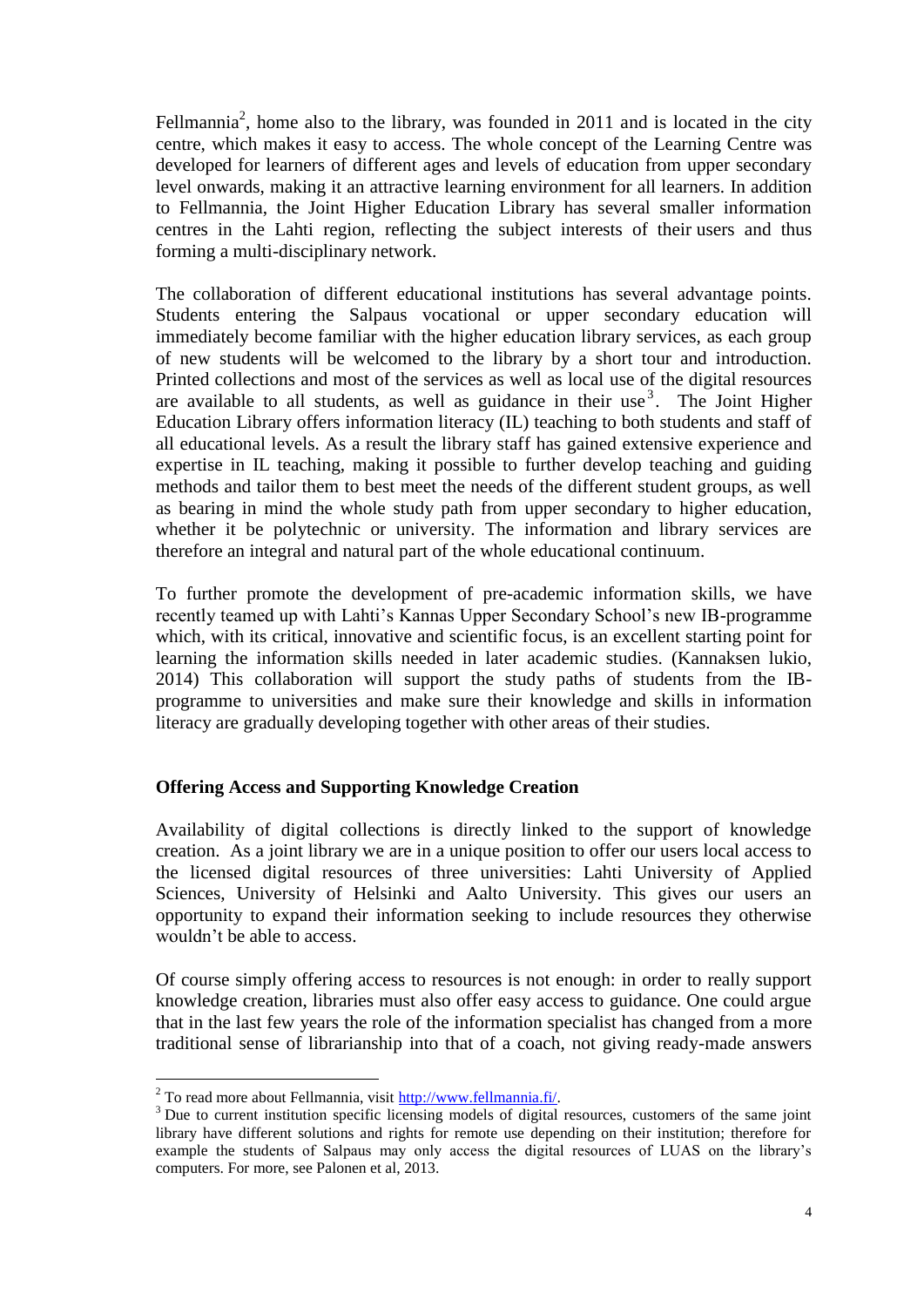but helping and encouraging users in finding the answers themselves. This is also why the focus of our services is in teaching and guiding information skills, source criticism and using the digital collections. As an example, our Information Skills Clinics offer personal, tailored sessions where information specialists help users in using databases and finding sources relevant to their subject and level of study, give guidance in assessing information quality and help in citing digital information. These clinics are especially popular among the under-graduate students writing their thesis.

The Information Skills course is one part of studies at Lahti University of Applied Sciences and is worth one study credit. All LUAS students will attend a two hour lecture and complete an information skills test; alternatively they can participate in an online course. The aim is to make sure students have the needed competence in information literacy and in using the available resources. It is advisable for students to complete the course during the first year of study.<sup>4</sup>

The Joint Higher Education Library is also developing eKnowledge and eLibrary services as part of the FUAS Virtual Campus<sup>5</sup>. As the number of virtual campuses is increasing, must academic libraries find ways to best serve their users online. The aim is to integrate information and library services with the virtual campus and also develop innovative new online services. Teaching students and staff in information skills and using the digital collections plays an integral part in this development, as well as promoting the educational use of these collections. Library services must be made available and usable also for those users who can only access them online. (Kiviluoto and Blinnikka, 2013).

#### **Putting Information Literacy on Wheels: Case LINKKU**

 $\overline{a}$ 

As discussed earlier, offering access both to information resources and guidance in their use is a critical part in supporting knowledge creation and the development of both preacademic and academic information literacy skills. But what about upper secondary school students, who are living and studying in the more remote areas of the region? How could they benefit from the services of a joint library? Our answer is to make these services mobile, both physically and virtually.

The project SmartBus tests a multipurpose, mobile service unit in the Lahti region. The project, financed by the European Regional Development Fund (ERDF), is being administered by Lahti University of Applied Sciences and implemented in cooperation with Salpaus Further Education, Learning Centre Fellmannia and several of the region's social and health care service providers. The project is running until March 31, 2015, after which the SmartBus will stay in operation for a minimum of five years.

LINKKU, as the SmartBus is called, will start piloting its services in Autumn 2014, visiting several smaller towns and villages in the Päijät-Häme region with a regular schedule, providing different services on different weeks. LINKKU is designed to be easily modified to adjust to the needs of several different services, so it can function for

<sup>&</sup>lt;sup>4</sup> For more on Information Skills services, visit [http://www.phkk.fi/english/services/information-and](http://www.phkk.fi/english/services/information-and-library-services/Sivut/default.aspx)[library-services/Sivut/default.aspx](http://www.phkk.fi/english/services/information-and-library-services/Sivut/default.aspx)<br><sup>5</sup> FUAS - Federation of Universities of Applied Sciences is a strategic alliance formed by HAMK, Lahti

and Laurea Universities of Applied Sciences. For more, visit<http://www.fuas.fi/en/Sivut/default.aspx>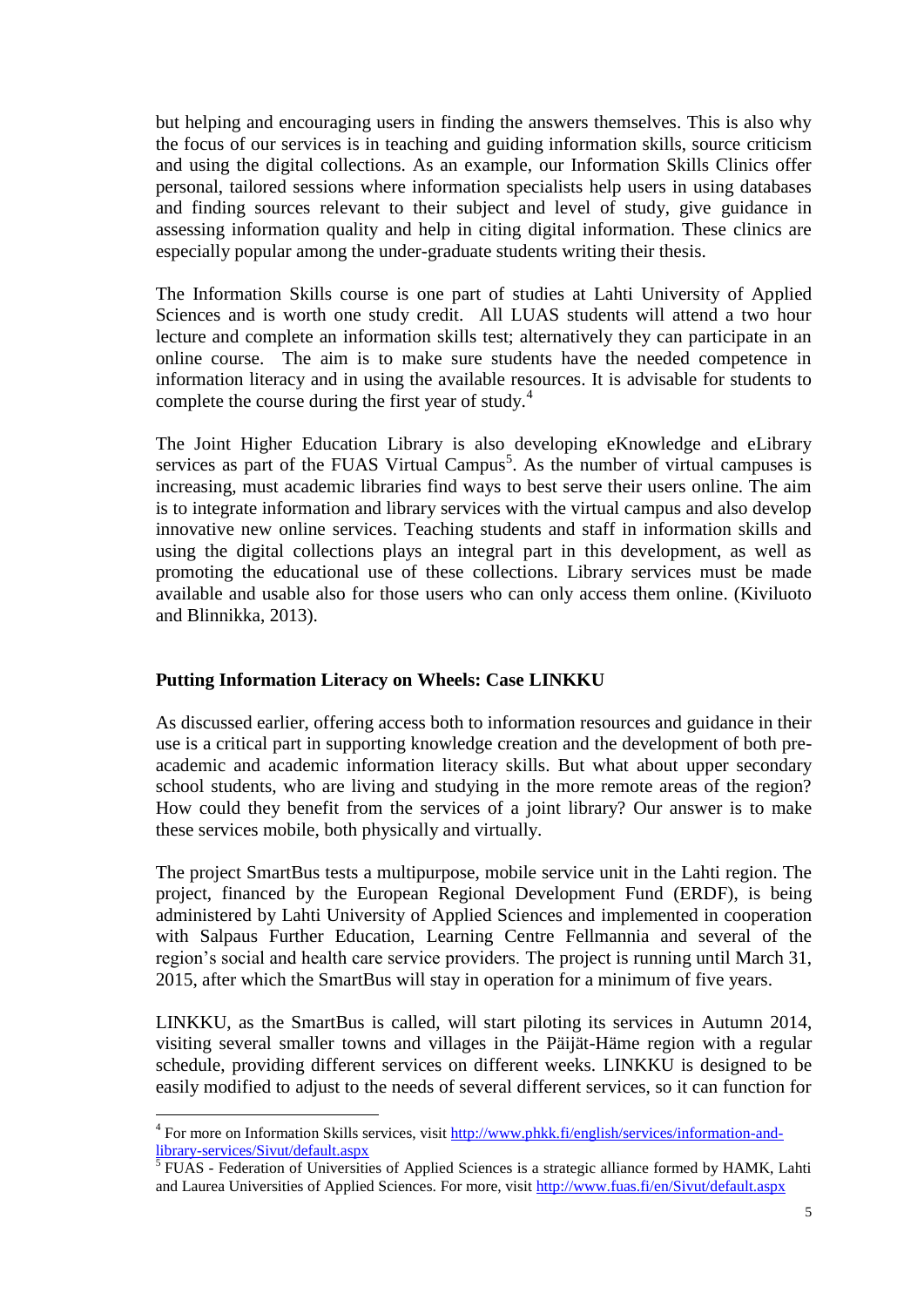example as a mobile health care unit, a dental clinic, an ICT classroom or a mobile polling station. (Lahden ammattikorkeakoulu, 2013 and LINKKU, 2014)

LINKKU is also a new kind of learning environment on wheels, with advanced mobile telecommunications technology and networks making the licensed digital collections of the Joint Higher Education Library available to students, teachers and other learners in the whole Päijät-Häme region. Expert services such as the Information Skills Clinic will be made available either physically with an information specialist on board or virtually as an online service. The focus again is in teaching and guiding information and media literacy skills and creating an equal opportunity for learning these skills regardless of where one is located. It should be noted that LINKKU will not be a traditional mobile library, since those services are already well provided by the region's public libraries. Our aim is to complement the already existing services by bringing something new from an academic library's viewpoint, delivering essential services to support a knowledge driven economy.

In addition to this new mobile learning environment and already existing services, we are developing new ways of teaching pre-academic information and media literacy skills to upper-secondary school students. The aim is to make learning these skills more interesting and appealing to the 'Gaming Generation' by using serious gaming and participatory design. This is where the previously mentioned collaboration with Kannas Upper Secondary School's IB-programme comes into play: as one part of this collaboration we are planning to launch a new initiative to create a futuristic and mobile Information Skills Clinic together with the students. As part of their studies, the IBstudents themselves will participate as developers and testers of this new service.

The Mobile Information Skills Clinic will pilot several new learning games, for example Role Play and INTACT Information Battle (Holmström and Karevaara, 2014). In Role Play, the student chooses an alias (for example a researcher, a chemist or a historian) and will interact with the virtual information specialist in this chosen role, trying out different strategies for searching and evaluating information as if she/he actually was a researcher, a chemist, etc. This will give students an opportunity to use their imagination and get a real working life experience in information searching. Feedback and assistance will be given online by the information specialist.

In INTACT Information Battle students will practice academic debating. The debate will be over a given topic and the winner is the one with most credible arguments, which need to be based on scholarly articles. The aim is to learn how to find peerreviewed, scholarly articles from different databases and use them in argumentation, getting students acquainted with source criticism and other academic practices. To add more challenge, also non-Finnish information sources will be used. The battle can take place in an online environment, with an information specialist as the game master (Holmström and Karevaara, 2014).

These learning games will be available online, so anyone can participate regardless of location. In addition, LINKKU will take the digital collections of the Joint Higher Education Library to the region's more remote upper secondary schools, giving an opportunity to use these collections in serious gaming as well as other studies.